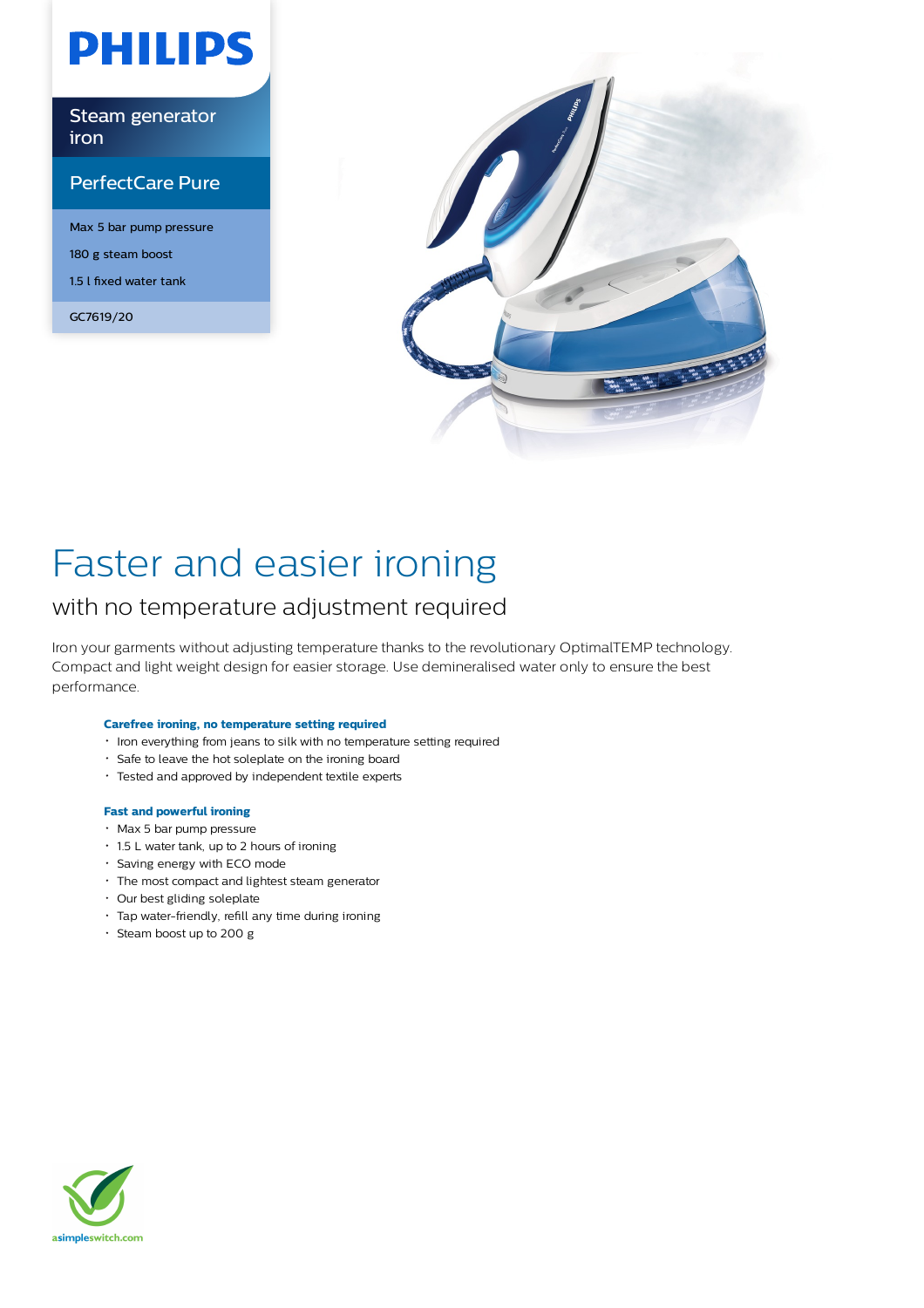### **Highlights**

#### **OptimalTEMP technology**



"Now you can iron from jeans to silk with no temperature setting required. Guaranteed not to burn any ironable fabrics. Revolutionary technology with the 1) Advanced Smart Control Processor which controls precisely the soleplate temperature. You do not need to adjust the temperature 2) Compact ProVelocity steam engine delivers more steam for faster ironing. It features a compact design for easier storage"

**Steam boost up to 200 g**



The steam boost can be used for vertical steaming and tough creases.

#### **Energy saving**



By using the ECO mode with a reduced amount of steam, you can save energy without compromising on the ironing results. For faster ironing, switch to Turbo mode, which generates more steam.

#### **Max 5 bar pump pressure**



The more steam, the faster the ironing. Consistent powerful steam is generated which penetrates deep inside the garments making ironing both faster and better. Steam power can be regulated to suit your needs.

#### **Refill with tap water any time**



Your steam generator iron is designed to use tap water. While ironing, when the water tank runs out of water, you can easily refill it without having to wait or turn off your appliance.

#### **Safe rest**



The innovative Philips OptimalTEMP technology guarantees no burns on all ironable fabrics. During ironing, there is no need to put your iron back on the base station; just leave the hot iron soleplate directly on the garments or cotton ironing board cover without an additional resting accessory. It will not damage any of your ironable garments, or the board. This makes your ironing easier, with less wrist effort.

#### **Tested and approved:**



This iron is tested and approved by independent textile expert institutes, such as DWI, IWTO and Woolmark, for its excellent ironing performance. The Woolmark Apparel Care programme helps consumers to identify quality laundry products that are approved by The Woolmark Company for use on wool products. Philips, with its exclusive OptimalTEMP technology, is so far the only brand to be certified with the Gold standard from Woolmark. You can be confident that Woolmark-approved apparel care products are ideal for any wool garments.

#### **T-ionicGlide soleplate**



The 5-star-rated soleplate with integrated Titanium-Oxide layer offers our best gliding performance and is the most scratch resistant



asimpleswitch.com

#### **Philips Green Logo**

Philips Green Products can reduce costs, energy consumption and CO2 emissions. How? They offer a significant environmental improvement in one or more of the Philips Green Focal Areas — Energy efficiency, Packaging, Hazardous substances, Weight, Recycling and disposal and Lifetime reliability.